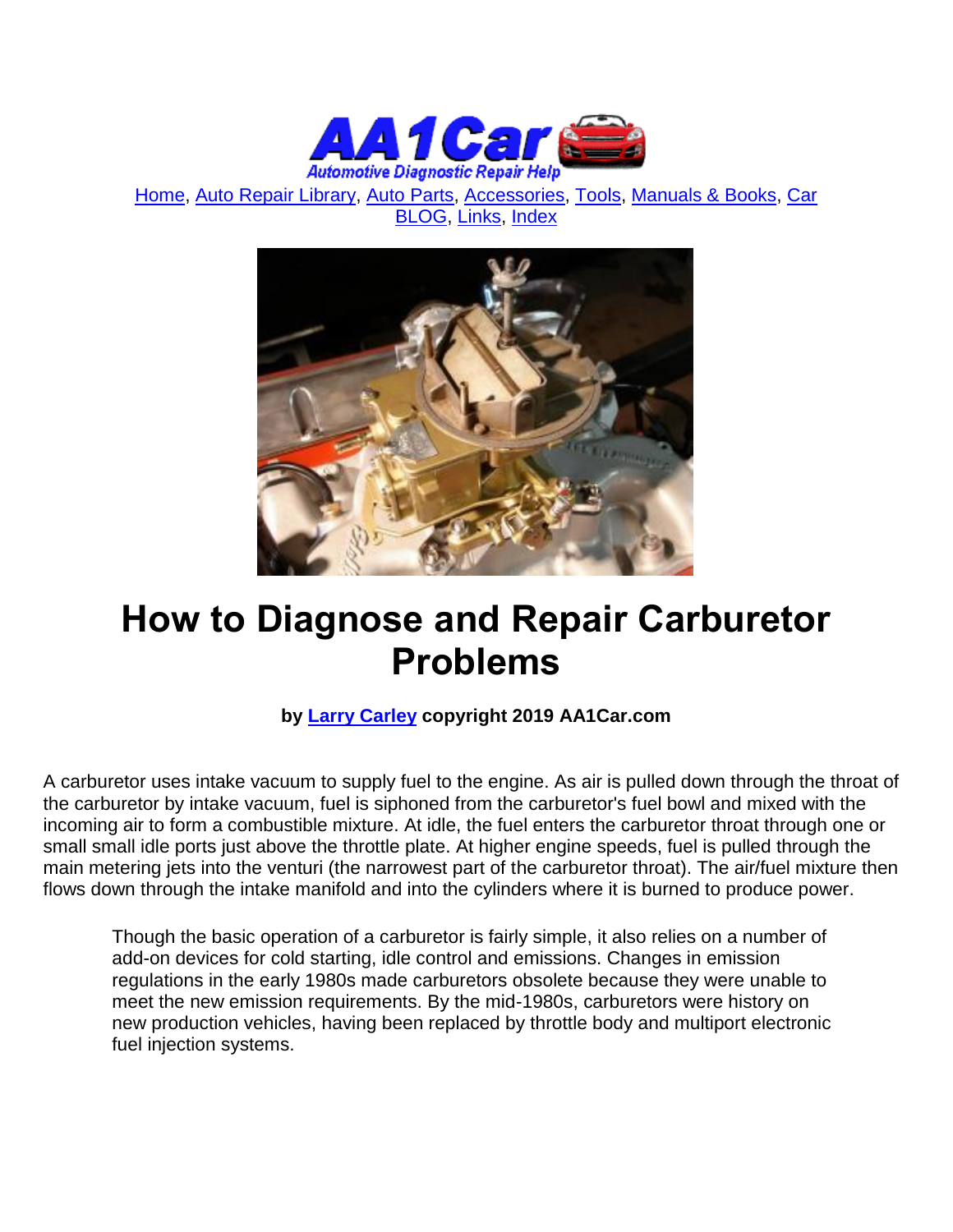## **Carburetor Problems**

When a carburetor is clean and is working properly, the engine should start easily (hot or cold), idle smoothly, and accelerate without stumbling. The engine should get normal fuel economy and emissions should be within limits for the year of the vehicle.

Problems that are often blamed on a "bad" or "dirty" carburetor include hard starting, hesitation, stalling, rough idle, flooding, idling too fast and poor fuel economy. Sometimes it is the carburetor and sometimes it is something else. Carburetors can be tricky to rebuilt, and expensive to replace, so you want to be sure of your diagnosis before you touch this critical part.



*A choke is necessary for cold starting to richen the Air/Fuel mixture and increase idle speed while the engine is warming up.*

## **Hard Cold Starting Problems**

Hard starting can be caused by a choke that fails to close and causes a rich fuel mixture when the engine is cold. But there's no need to rebuild or replace the carburetor if all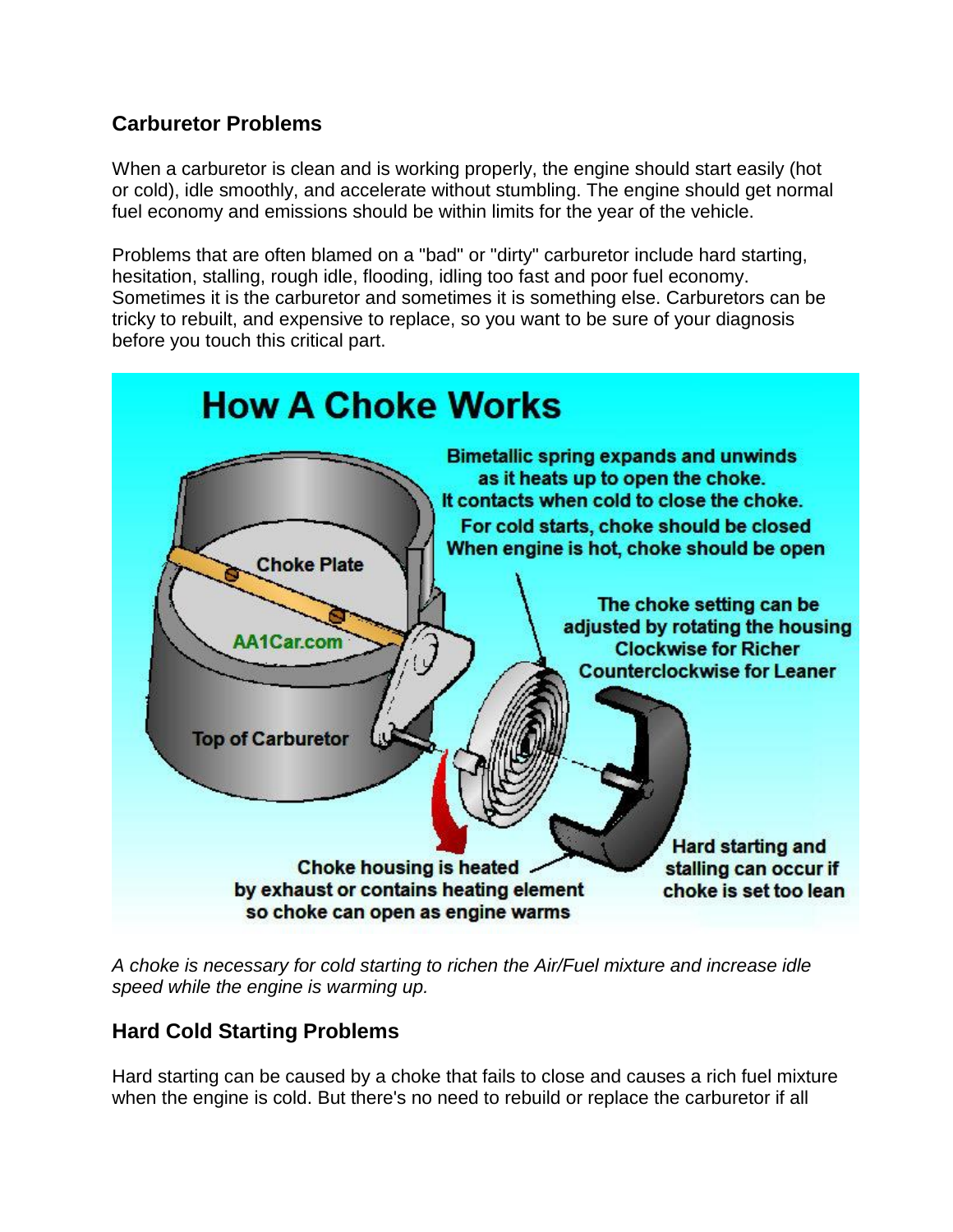that's needed is a simple adjustment or cleaning of the choke mechanism and linkage. Chokes are very sensitive, and easily misadjusted (which is why the government required the auto makers to make choke and idle mixture adjustments "tamperresistant" in the 1980s).

Inside the choke housing is a coiled bi-metal heat-sensing spring that contracts when it cools and expand (unwinds) when it gets hot. The spring opens and closes the choke plate on top of the carburetor. The spring is inside a black plastic choke housing on the top or side of the carburetor. The spring is heated by an electric heating element inside the cover and/or heat from the exhaust manifold that is siphoned up into the housing through a small metal tube. If the heating coil has burned out or is not receiving voltage, or the heat riser is plugged with rust, loose or missing, the choke will not warm up properly. This will cause the choke to say on all the time, or too long, making the engine run rich and idle too fast.

If the bi-metal choke spring is broken, the choke will never close. A cold engine needs a very rich mixture to start, so if the choke isn't working it will suck too much air. A broken choke will also prevent the engine from idling properly (no fast idle while it is warming up) which can cause it to stall until it reaches normal operating temperature.

If the shaft that opens and closes the choke is dirty, it may cause the choke to stick. The same goes for the choke linkage if it is dirty or damaged.

Even if the choke is defective, a choke repair kit or a new bimetal spring should be all that's necessary to eliminate the starting problem. Replacing the entire carburetor is unnecessary and is the same as replacing the engine because the water pump is bad.

Other causes of hard starting include [vacuum leaks,](http://www.aa1car.com/library/vacleak.htm) [ignition problems](http://www.aa1car.com/ignition.htm) (worn or dirty spark plugs, bad plug wires, cap, rotor, etc.), [low compression,](http://www.aa1car.com/library/compression.htm) even a [weak starter or](http://www.aa1car.com/electrical.htm)  [battery.](http://www.aa1car.com/electrical.htm)

#### **Hard Hot Starting Problems**

As for hot starting problems, the carburetor is seldom to blame. A hot start condition is usually the result of too much heat in the vicinity of the carburetor, fuel lines or fuel pump. Heat causes the fuel in the fuel lines, carburetor bowl or pump to boil. This creates a "vapor lock" condition which can make a hot engine hard to start. Replacing or rebuilding the carburetor wouldn't solve anything because the real culprit is heat. What needs to be done here is to reroute the fuel line away from sources of heat (like the exhaust manifold and pipe), and/or to insulate the fuel line by fabricating aheat shield or wrapping the fuel line with insulation.

Hot start problems can also be caused by excessive resistance in a starter, poor battery cable connections, or a faulty ignition module that acts up when it overheats.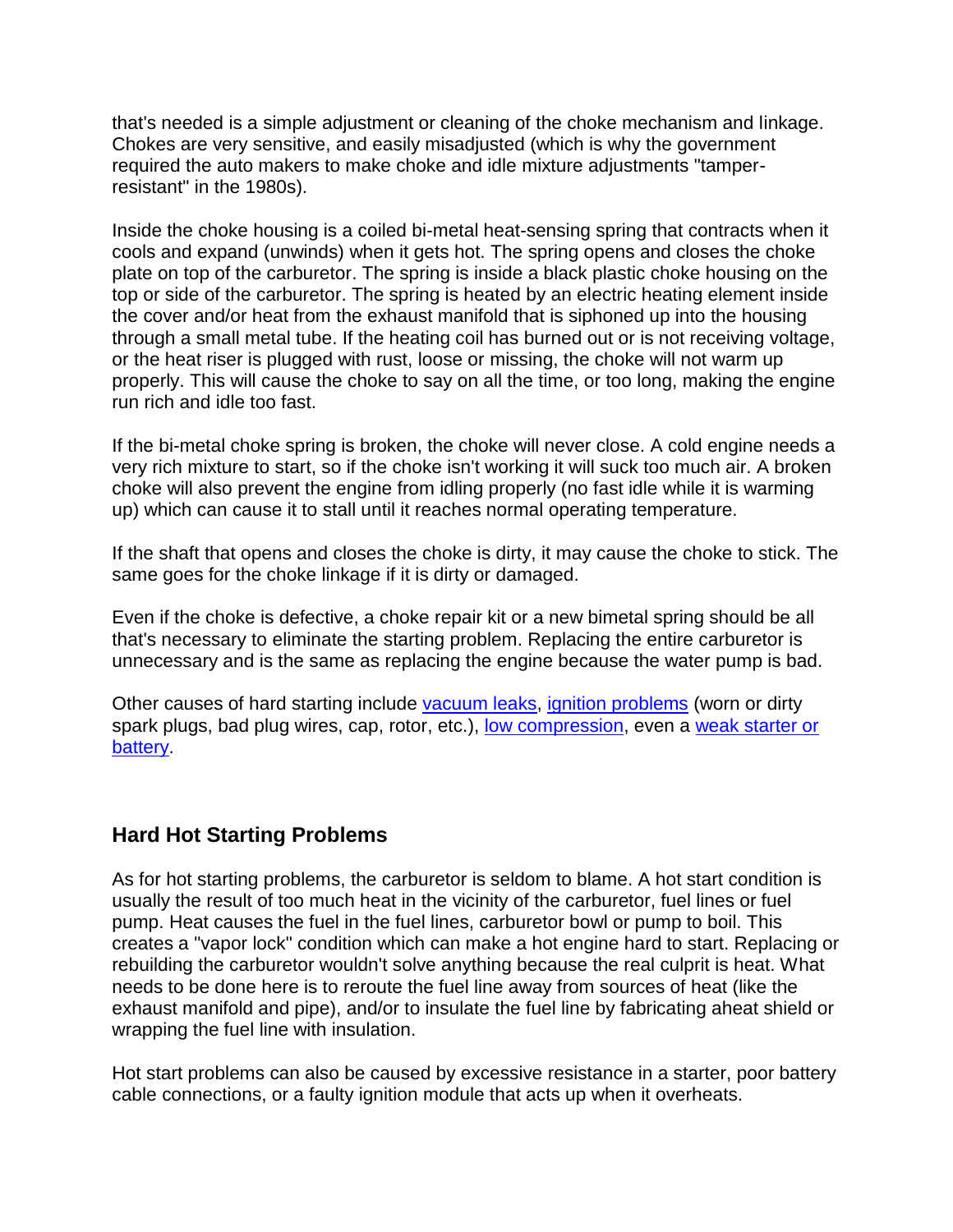#### **Hesitation or Stumble When Accelerating**

Hesitation is a classic symptom of a lean fuel mixture (too much air, not enough fuel) and can be caused by a dirty or misadjusted carburetor, or one with a weak accelerator pump or worn throttle shafts. Rebuilding or replacing the carburetor may be necessary.

The accelerator pump squirts and extra dose of fuel into the throat of the carburetor when the throttle opens. This helps offset the extra gulp of air that is sucked in until fuel flow through the metering circuits can catch up to the change in air velocity through the venturi (the narrow part of the carburetor throat). The accelerator pump may use a rubber diaphragm or a rubber cup on a piston to pump fuel through its discharge nozzles. If the diaphragm is torn or the piston piston seal is worn, the accelerator pump may not deliver it's normal dose of fuel. Or, if the discharge nozzles are plugged with dirt or fuel varnish deposits, it can restrict fuel flow.

The operation of the accelerator pump can be checked by removing the air filter, looking down into the carburetor, and pumping the throttle. You should see a jet of fuel squirt into each of the front venturis (barrels) of the carburetor. If no fuel squirts out, or the stream is very weak, or only one of the two discharge nozzles on a two-barrel or fourbarrel carburetor are working, the accelerator pump circuit has a problem.

Fuel usually enters the accelerator pump past a one-way steel check ball. The ball lets fuel in, but is pushed back against its seat by pressure inside the pump when the throttle opens. If this check ball is stuck open, it acts like a pressure leak and prevents the accelerator pump from squirting fuel through the discharge nozzles. If the check ball is stuck shut, it will prevent fuel from entering the pump and there will be no fuel to pump through the discharge nozzles.

If the carburetor jets are coated with fuel varnish deposits, or there is dirt inside the fuel bowl, this can restrict the flow of fuel causing a lean condition. Cleaning the carburetor with carburetor cleaner can get rid of the dirt and varnish deposits to restore normal operation.

Air leaks elsewhere on the engine can also lean out the fuel mixture. Air can enter the intake manifold through loose or cracked vacuum hoses, emission hose or the PCV system. Vacuum leaks in the carburetor base gasket or insulator, intake manifold gaskets, power brake booster or other vacuum accessories can admit unwanted air. Air can even get into the manifold past badly worn valve guides and seals.

A defective **EGR** valve that fails to close at idle or when the engine is cold can be another cause of hesitation.

Other causes may include a defective distributor advance mechanism, a weak ignition coil, carbon tracks on the coil tower or distributor cap, bad plug wires, worn or dirty spark plugs that misfire when the engine is under load, or even an exhaust restriction.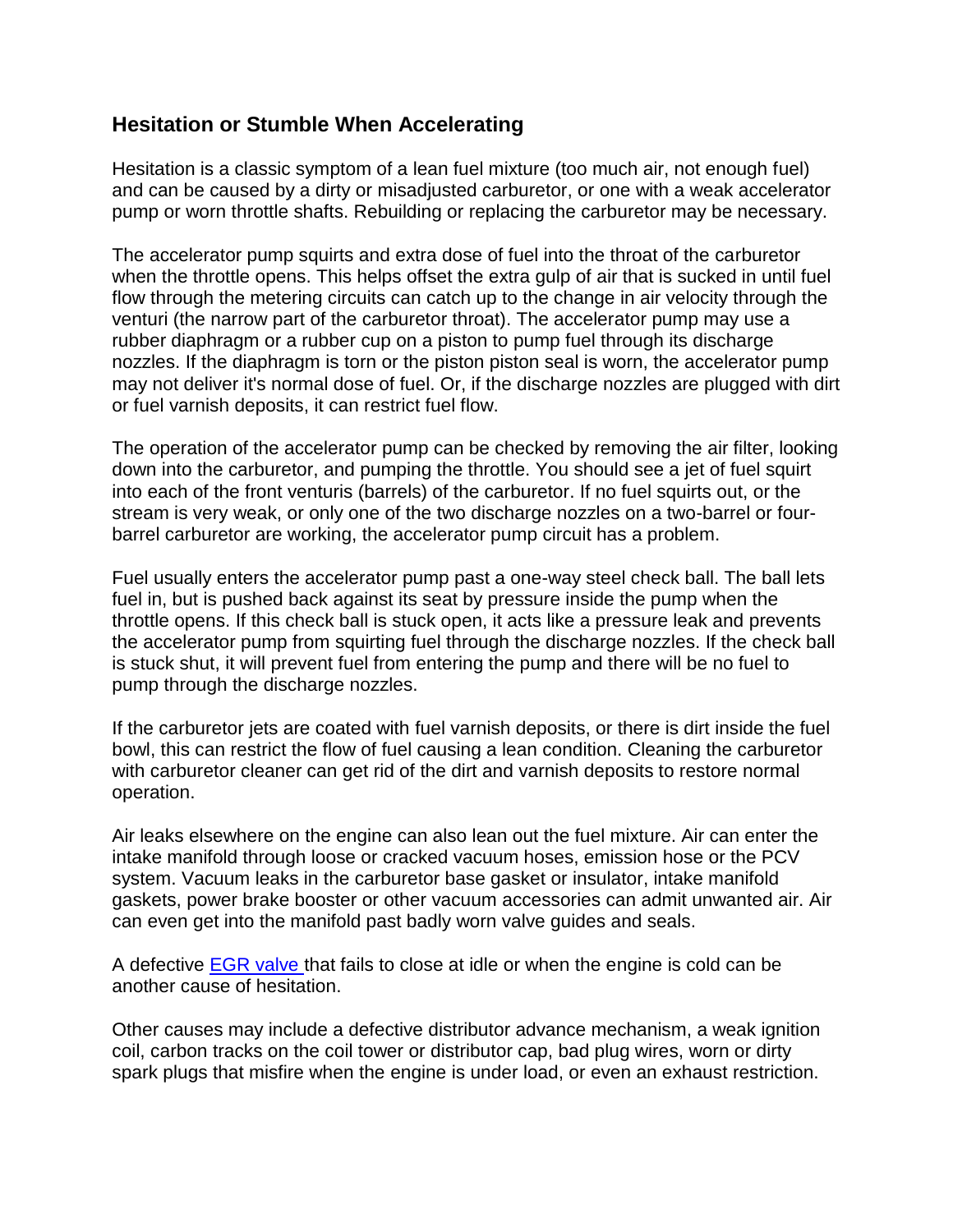Even [bad gas](http://www.aa1car.com/library/us10325.htm) can cause hesitation problems. So before the carburetor is rebuilt or replaced, these other possibilities need to be investigated an ruled out.

### **Hesitation Under Load**

A hesitation, stumble or misfire that occurs when the engine is under load can be caused by a faulty **power valve** inside the carburetor. A carburetor uses intake vacuum to pull fuel through its metering circuits. As engine load increases and the throttle opens wider, intake vacuum drops. This can reduce the flow of fuel and make the fuel mixture go lean, so the power valve has a spring-loaded vacuum-sensing diaphragm that opens to increase fuel flow when vacuum drops. If the diaphragm has failed or the valve is clogged with dirt or fuel varnish deposits, it must be replaced. A new power valve is usually included with a carburetor rebuild kit.

Hesitation or misfiring under load can also be caused by a weak ignition coil, or cracks in the coil or distributor cap, or bad spark plug wires.

# **Stalling**

An engine can stall when cold if the fast idle speed is not set high enough. It may also stall when it has warmed up if the idle speed is set too low, if the idle the fuel mixture is too lean, if the fuel is contaminated with water (or too much alcohol), or if the if there is not enough fuel pressure to keep the carburetor bowl filled. Adjusting the fast idle, regular idle speeds and/or idle mixture adjustments can often eliminate a hot or cold stalling problem.



*The fast idle linkage increases idle speed when the engine is cold so it will not stall. Adjusting the choke for a richer setting may solve the problem.*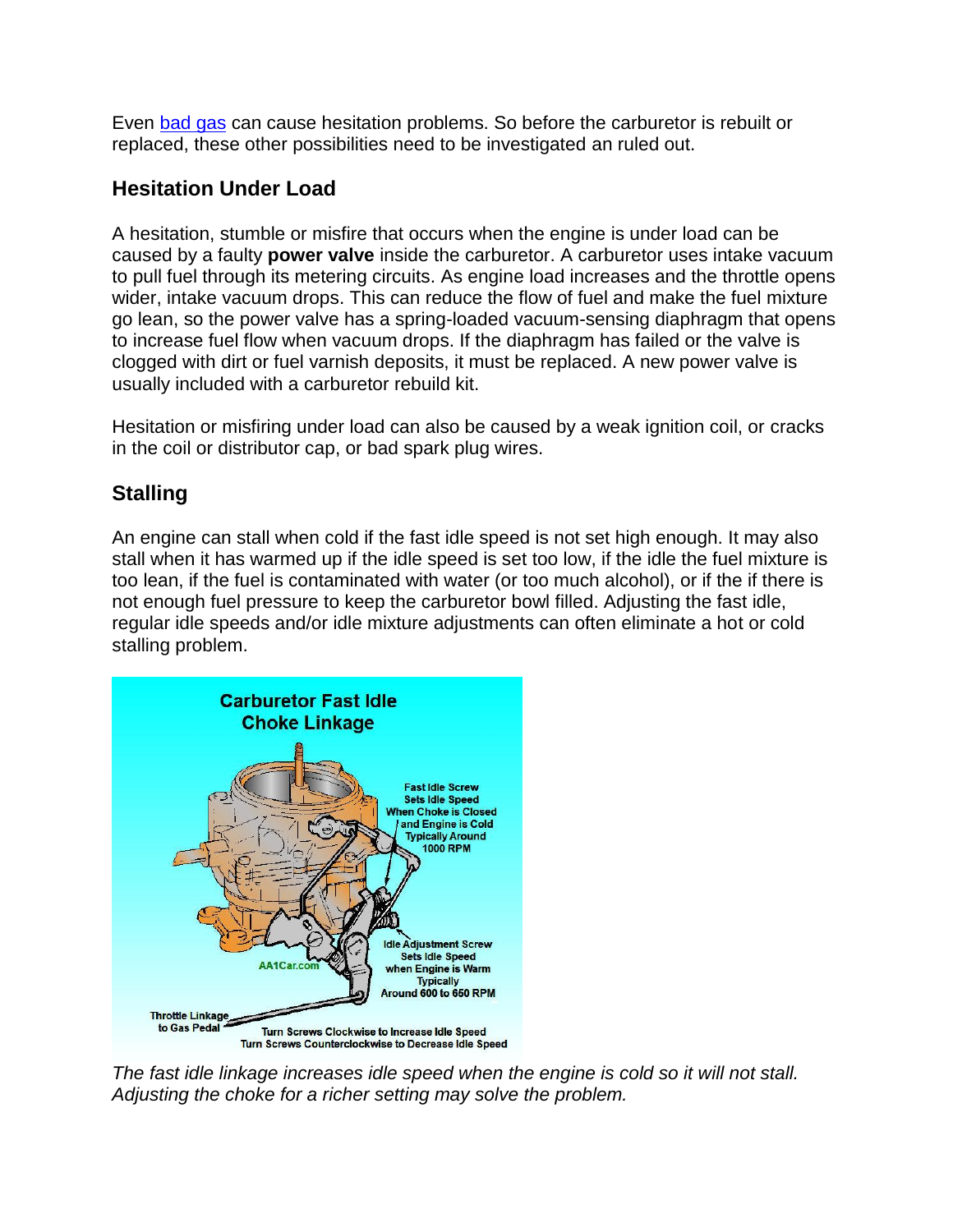

*If the Idle Mixture adjustment screws are adjusted too lean, the engine may stall.*

Stalling can also be caused by air and vacuum leaks in the carburetor itself (leaky gaskets and seals) between the carburetor base plate and intake manifold (bad base gasket), or in any of the vacuum hoses that connect to the carburetor or intake manifold. If air is being sucked into the engine though a vacuum lea,k, it will lean out the Air/Fuel mixture causing a rough idle and stalling. The cure is to locate and repair the vacuum leak.

Stalling can also be casued by a dirty carburetor. If the jets or idle circuit inside the carburetor are dirty or gummed up with fuel varnish, they won't flow enough fuel causing the Air/Fuel mixture to be too lean. Cleaning the carburetor with carburetor cleaner and/or running some Sea Foam or a similar solvent through the carburetor may solve the problem. If not, the carburetor may have to be disassembled for a thorough cleaning, and rebuilt with new gaskets and seals..

If adjusting, cleaning or replacing a carburetor fails to elimiante a stalling problem, the underlying cause is likely a weak fuel pump, plugged fuel filter or fuel line, or [bad gas](http://www.aa1car.com/library/us10325.htm) (too much water or alcohol).

The carburetor may have to be replaced if the throttle shafts are worn and leaking air, or the carburetor housing is warped or damaged.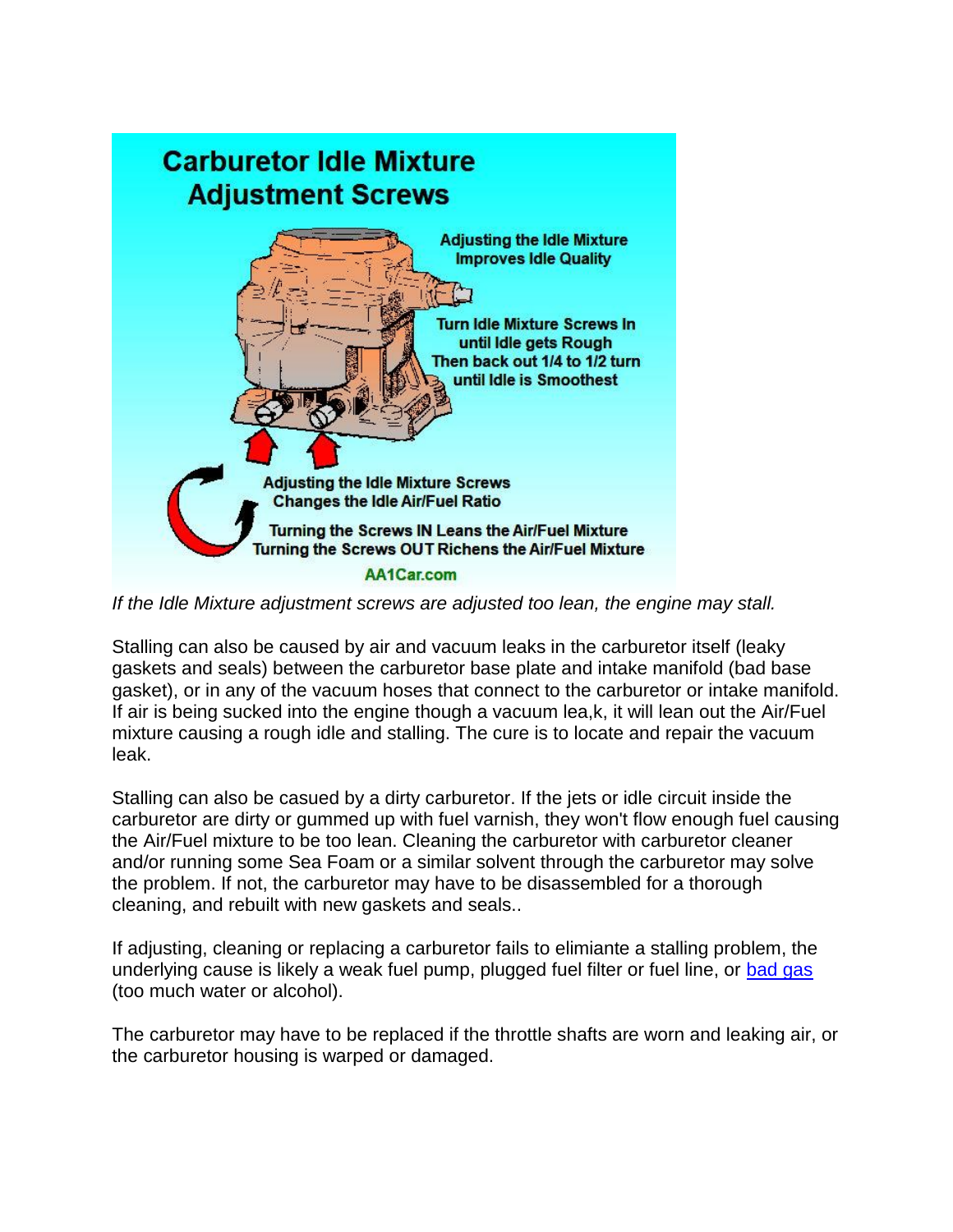On vehicles with computer-controlled idle speed, an inoperative or defective idle speed control (ISC) motor can make an engine stall. The ISC motor controls idle speed using inputs from the engine computer. If the ISC motor is receiving voltage and is properly grounded but does not change position, the motor is burned out and needs to be replaced. The motor may have failed because a vacuum leak caused it to overtax itself in a vain attempt to compensate for the unwanted air.

## **Rough Idle**

A rough idle condition is usually caused by an overly lean fuel mixture that results in lean misfire. A common cause of idle problems is air leaks between the carburetor and intake manifold (tighten the carburetor base bolts or replace the gasket under the carburetor), air leaks in vacuum lines or the PCV system or EGR valve. Other carburetor-related causes include an idle mixture adjustment set too lean (back out the idle mixture adjustment screw one quarter of a turn at a time until he idle quality improves), or a dirty idle mixture circuit (which may require cleaning and rebuilding the carburetor).

Other possible causes of a rough idle include a defective charcoal canister purge control valve that is not closing and is leaking fuel vapors back into the carburetor, excessive compression blowby (worn rings or cylinders), weak or broken valve springs, or ignition misfiring due to worn or dirty spark plugs, bad plug wires or a weak ignition coil.

## **Idles Too Fast**

This type of idle problem usually caused by the automatic choke. If the choke is sticking, the engine will stay at fast idle too long. Inspect the choke and choke linkage, and clean or repair as needed.

There is a separate **fast idle adjustment screw** on the choke linkage that controls engine speed while the engine is warming up. The tip of the screw rests against a cam that slowly rotates as the choke opens during engine warm up. Turn this screw counterclockwise to decrease the fast idle speed, or clockwise to increase fast idle speed.

A high idle speed can also be caused by vacuum leaks that allow air to enter the manifold (leaky PCV hose, power steering booster hose or other large vacuum hose). Another cause may be a defective ISC motor stuck in the extended (high idle speed) position.

## **Flooding**

This is a problem that is usually (but not always) the carburetor's fault. The carburetor may flood if dirt enters the needle valve and prevents it from closing. With no way to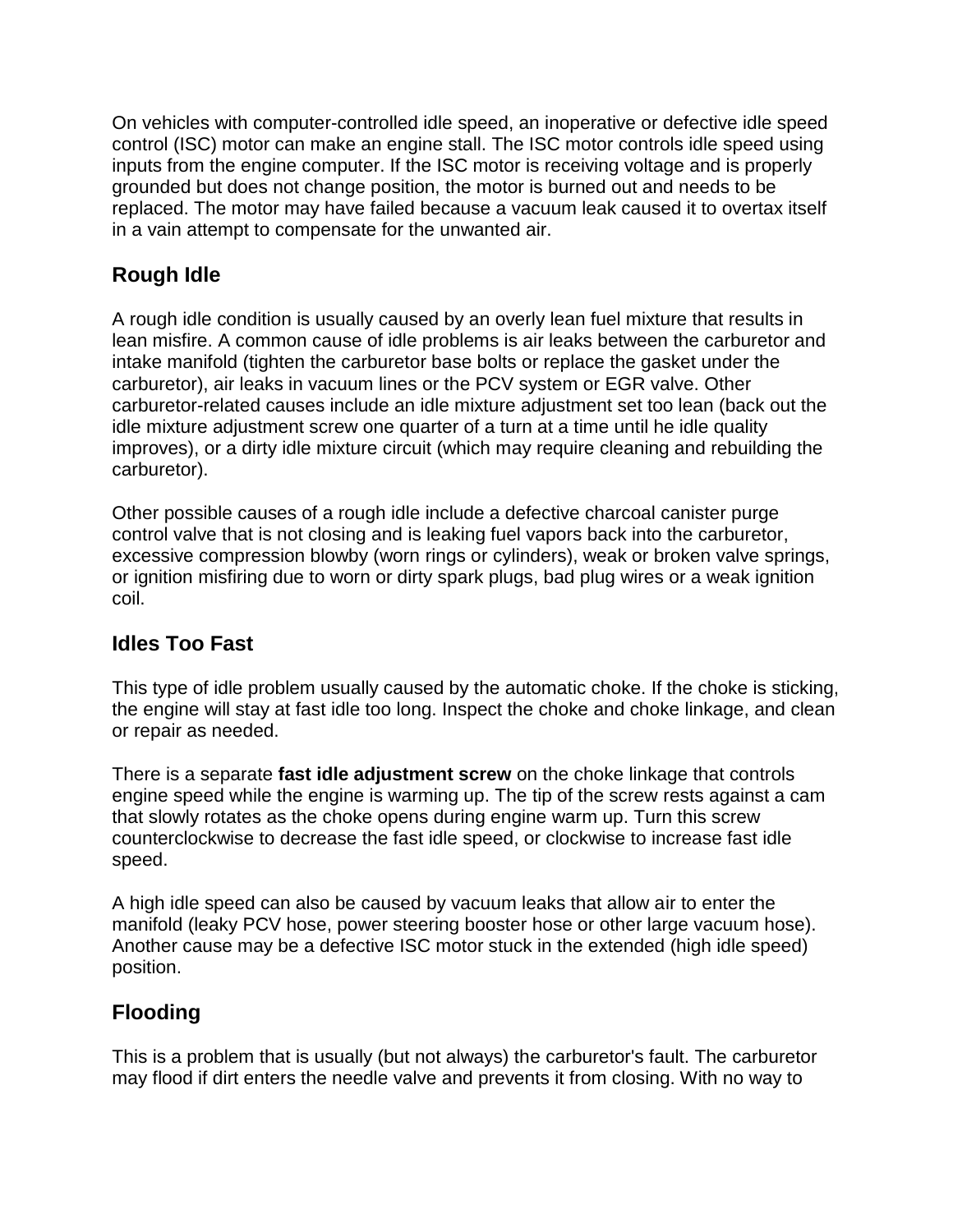shut off the flow of fuel, the bowl overflows and spills fuel into the carburetor throat or out the bowl vents. A flooded engine may not start because the plugs are wet with fuel.

*WARNING: Flooding can be a very dangerous situation because it creates a serious fire hazard if fuel spills out of the carburetor onto a hot engine.*

A carburetor can also flood if the float inside the fuel bowl is set too high or develops a leak and sinks (this applies to hollow brass or plastic floats primarily). If all that is needed is a new float, there is no real need to replace the entire carburetor. Floats are not part of a rebuild kit, so if new gaskets are also needed, a rebuild kit will have to be purchased, too.

Flooding can also be caused by excessive fuel pressure forcing fuel past the needle valve. Flooding may also be caused by excessive heat in some instances. A heat riser valve on a V6 or V8 engine that sticks shut may create a hot spot under the intake manifold that causes the fuel in the carburetor bowl to boil over and flood the engine.

#### **Poor Fuel Economy**

Don't blame the carburetor if the real problem is a lead foot on the accelerator pedal , or the engine has low compression, retarded ignition timing or an exhaust restriction (plugged converter). But if nothing else is wrong, the carburetor may have a misadjusted or heavy float, or the wrong metering jets (too large).

The float setting determines the fuel level in the bowl, which in turn affects the richness of the [Air/Fuel mixture.](https://www.aa1car.com/library/air_fuel_ratios.htm) A float that is set too high or has become saturated with fuel (a problem that continues to plague many foam plastic floats today), allows the fuel level to rise and richen the fuel mixture. To diagnose this condition, the float level needs to be checked and the float weighed to determine if it has become fuel saturated. If the float is heavy, it needs to be replaced.

With electronic feedback carburetors, a sluggish or dead oxygen sensor can make the fuel mixture run rich. So too can a defective coolant sensor that never allows the feedback system to go into closed loop. Scanning for fault codes and checking the operation of the feedback system can rule out these possibilities.

If the carburetor has been replaced recently with a used carburetor or a carburetor off another engine, the jets may not be calibrated correctly for the new application. Bigger jets flow more fuel and richen the fuel mixture. Installing smaller sized jets may restore the proper air/fuel mixture and good fuel economy.

One way to tell if the fuel mixture is too rich or too lean is to examine the spark plugs. If the plugs have heavy black, sooty carbon deposits on the electrodes, the fuel mixture is too rich. If the mixture is too lean, the ceramic insulator around the center electrode may be yellowish or blistered in appearance. An overly lean air/fuel mixture is bad because it can cause engine-damaging preignition and detonation.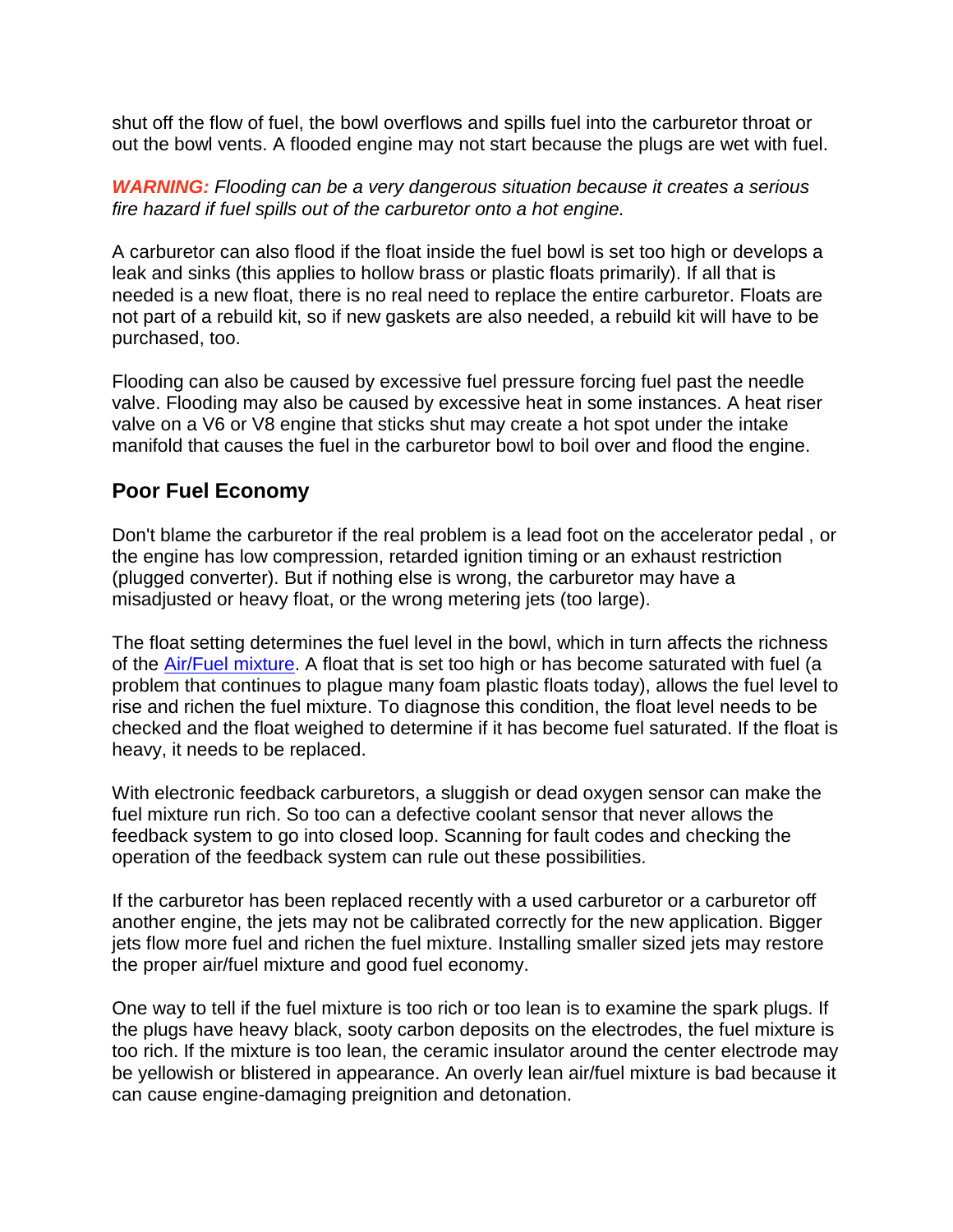#### **Rebuild or Replace Carburetor**

If the carburetor needs work, it can be rebuilt with a kit or replaced with a new or remanufactured carburetor. Replacement carburetors are expensive, and may cost from \$200 to \$600 or more depending on the application and type of carburetor.

Cleaning and rebuilding an older one or two barrel carburetor is a relatively simple job. A four barrel is a little more difficult. More complicated carburetors such as those with a variable-venturi or electronic feedback controls and tamper-resistant adjustments can be very difficult to rebuild, and may require the skills of an expert. It is often easier and less risky to replace a more complicated carburetor than to attempt a rebuild.

If the carburetor has worn throttle shafts that are leaking air, or any of the castings are cracked, warped or damaged, the carburetor cannot be rebuilt and must be replaced. The only alternative here is if you have a second carburetor you can cannibalize for parts to salvage and repair the first carburetor.

Whether you are rebuilding or replacing a carburetor, you first need to identify it. Year, make, model and engine size may not be enough information to find the correct carburetor kit or replacement carburetor. There is usually a small metal ID tag on the carburetor that will tell the exact model number and calibration of the unit.

#### **Time to Upgrade to Fuel Injection?**

Another option to consider if your carburetor needs to be replaced is to upgrade to Fuel Injection. It doesn't cost much more than a new carburetor and you get easier starting, smoother running and even some extra horsepower. There are various aftermarket bolton Throttle Body Fuel Injection systems that are relatively easy to install and are "selftuning." They do require adding an oxygen sensor to the exhaust system for feedback fuel mixture control, but most do not require any special computer skills for tuning. The system "learns" the best settings as you drive and makes the necessary adjustments so you get good cold idle smoothness, great throttle response, and usually better fuel economy and performance than what you had before.

Of course, if you want to keep your fuel system 100 percent original, than upgrading to an aftermarket fuel injection system would not be an option.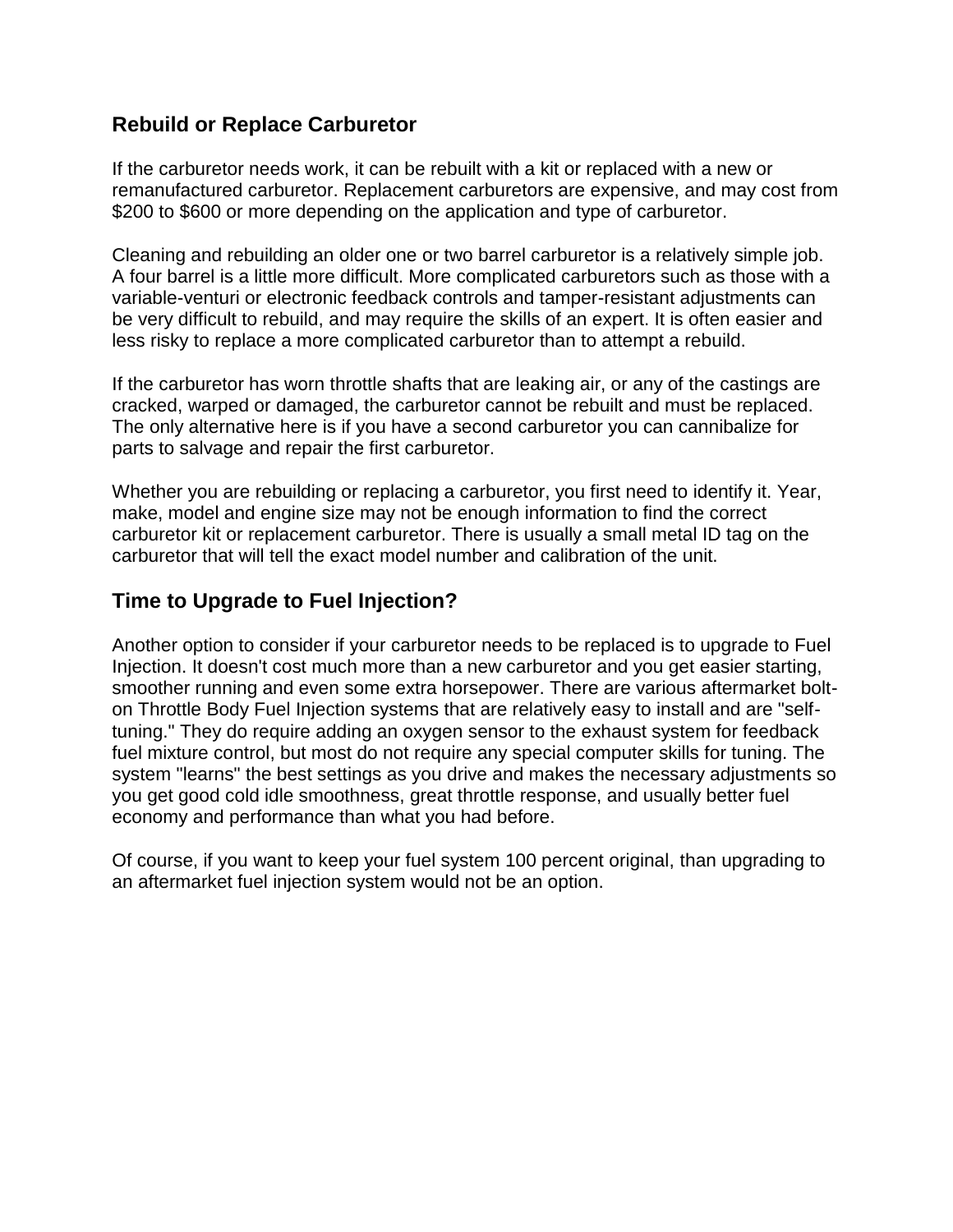

*Holley 4160C*

## **Carburetor Rebuilding Tips**

Before you take a carburetor apart, find an assembly diagram in a service manual for reference. Carburetor kits may or may not include an assembly diagram and instructions. Here is a good source of carburetor kits and rebuild information: [Carburetor](https://www.carburetorfactory.com/)  [Factory.](https://www.carburetorfactory.com/)

Also note where various vacuum hoses and lines connect to the carburetor. If necessary, draw a picture of the hose connections, or place a piece of masking tape on each hose and write on the tape which hose goes where.

Lay the parts out on a clean work bench, paper or metal tray. Pay attention to how the parts came apart (especially linkages) so you can remember how to reassemble the parts when you put the carburetor back together. Watch out for small steel check balls that can be easily overlooked or lost.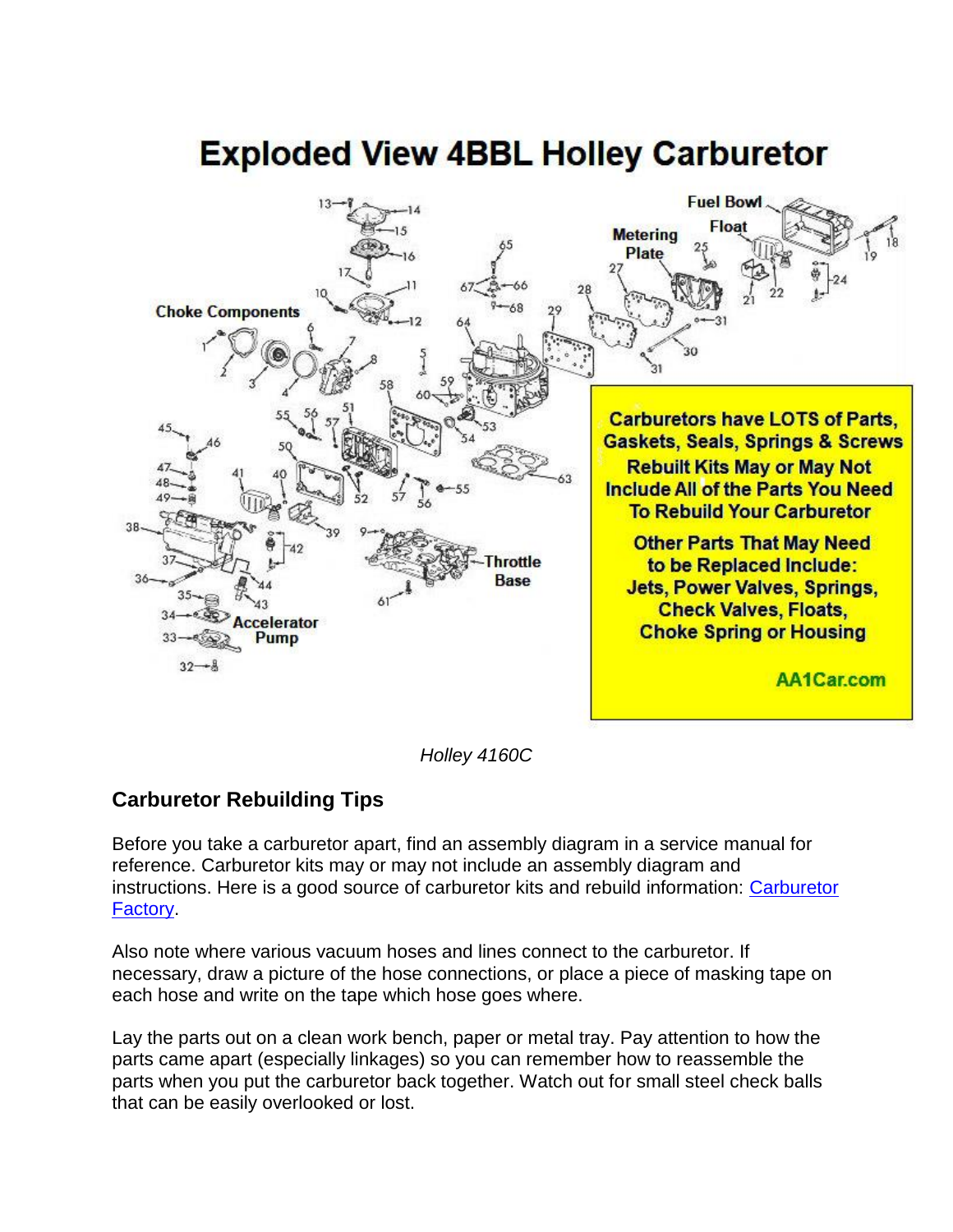When cleaning carburetor parts, use carburetor cleaner or a solvent that will not damage plastic and soft metal parts. Wear rubber gloves to avoid skin contact with the cleaner or solvent. Follow use instructions for the cleaner or solvent, and use in a well ventilated area. Avoid breathing the fumes.

Check for a worn throttle shaft. The hole in the base casting can become worn over time, allowing air to be sucked in past the shaft. This will lean out the fuel mixture, possible causing lean misfire, hesitation or stumbling problems. If the throttle shaft hole is worn, it can be fixed by removing the throttle shaft, drilling out the hole to oversize and installing a steel or brass sleeve to restore normal clearances.

Another problem to watch out for is a bad float inside the fuel bowl. If the float is brass, shake it to see if there is any liquid inside. A small hairline crack in the seam can allow fuel to seep into the float, causing it to sink and flood the engine with too much fuel. Many carburetors also have plastic floats instead of brass. Some plastics soak up fuel over time like a sponge, making them too heavy. This causes the float to ride too low in the fuel bowl and flood the engine with too much fuel. The fix for a bad float or a heavy float is to replace it with a new one (f you can find a replacement).

#### **Carburetor Installation Tips**

Clean the carburetor mounting surface on the intake manifold (do NOT allow any dirt or gasket debris to fall down inside the manifold), and install a new base gasket under the carburetor (never reuse the old gasket because they almost always leak). Gasket sealer may be applied to the base gasket to reduce the chance of air leakage, but do NOT use RTV silicone because it dissolves when exposed to gasoline.

Tighten the carburetor base mounting nuts or bolts evenly so the gasket is clamped firmly in place. Do NOT over-tighten the fasteners as doing so may warp or crack the carburetor base plate.

When reconnecting the fuel line and any other fittings (EGR, PCV) to the carburetor, be careful not to cross-thread the fittings, and do NOT over-tighten as doing so can strip the treads in the soft casting.

Install a new fuel filter to protect the carburetor from dirt.

Do NOT forget to reattach the throttle return spring(s) on the throttle linkage. The last thing you want is a runaway engine when you start it up. If the springs are old and rusty, appear to be stretched or are weak, replace them with new springs. Also test the throttle linkage to make sure the throttle opens all the way when the gas pedal is floored, and that nothing binds or rubs against the linkage that might cause it to stick.

When installing the air cleaner, do NOT over-tighten the nut that holds the air cleaner in place as this can distort and damage the carburetor casting.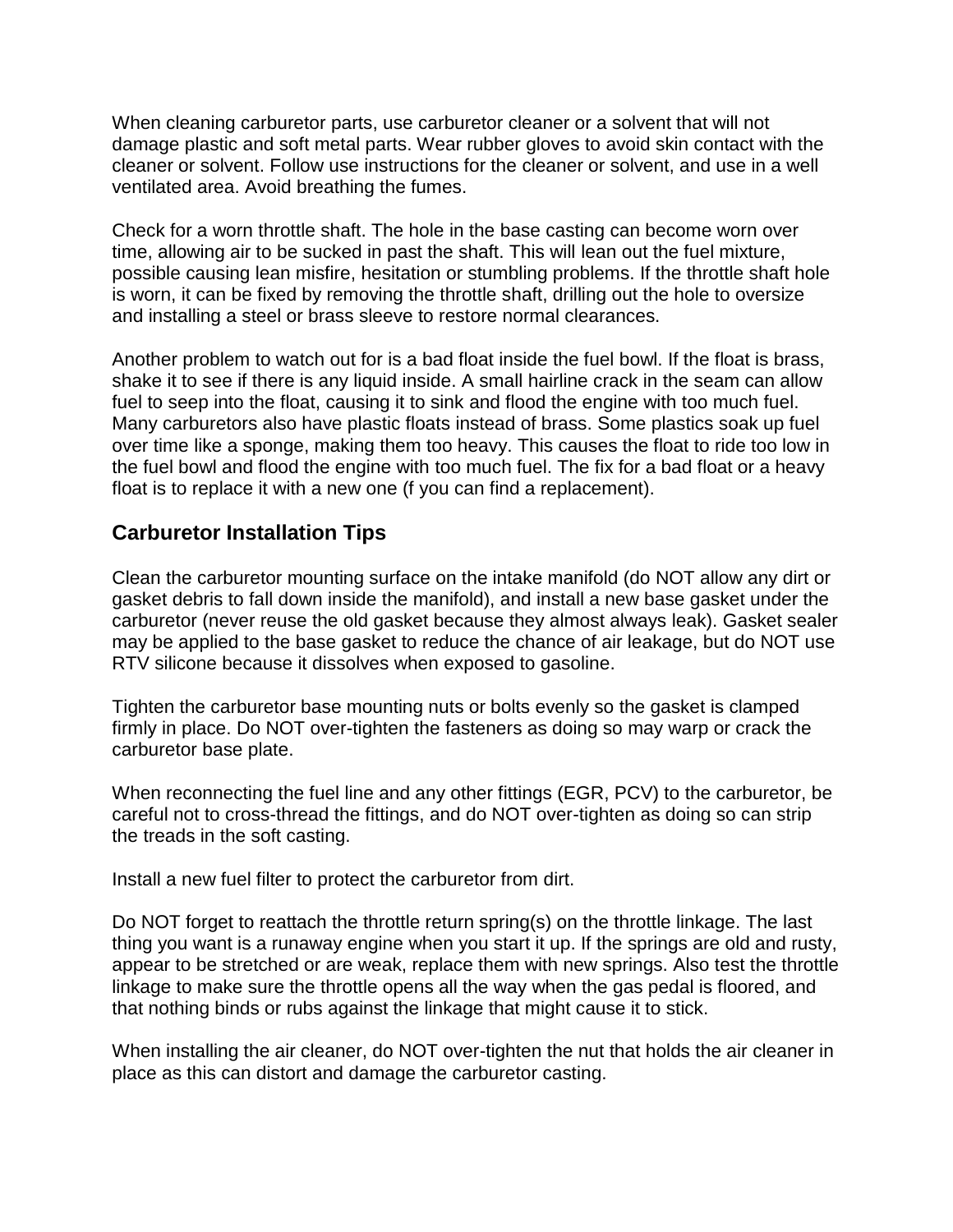Inspect all rubber fuel hoses and clamps. Replace any hose that is hard, brittle, mushy, cracked or leaking. New clamps are also recommended. Worm-screw clamps are usually the best. Ring style clamps lose tension with age, and can be permanently deformed if they are over-expanded during removal.

Double check all the fuel line, vacuum and emission hose connections, the throttle linkage and return spring, then start the engine. Recheck again for any leaks or other problems.

## **Carburetor Adjustment Tips**

Adjust the idle speed and idle mixture adjustment screws after the engine reaches normal operating temperature. Set the idle speed to specifications (typically 600 to 650 rpm), and adjust the idle mixture screws for smoothest idle. Turn each idle mixture screw in until the engine starts to stumble, then back it out about 1/4 to 1/2 turn.

The automatic choke may have to be adjusted if the engine does not start easily. The choke should be fully closed on a cold engine, and open all the way once the engine warms up. Small adjustments go a long ways, and it may take several trial-and-error adjustments of the choke housing to get it right.

If the engine hesitates or stumbles when accelerating, the accelerator pump linkage or cam may require some adjustment to increase the volume of fuel squirted into the engine when the throttle opens. The accelerator pump linkage or cam usually has several adjustment settings, so try the next higher setting if it needs more fuel.

If you are installing a performance carburetor, the main metering jets that come in the carburetor may or may not give you the best air/fuel mixture. The best performance is usually achieved with a slightly rich mixture. Jet sizes are usually indicated with a number stamped on the side of the jet. Installing slightly larger sized jets will flow more fuel and richen the mixture. If the carburetor is running too rich, then switching to slightly smaller sized jets may give better performance. Replacing the main metering jets usually requires removing the top of the carburetor or the fuel bowls. Some racing carburetors have jets that can be replaced without disassembly. [Share](http://www.facebook.com/sharer.php)



[Air/Fuel Ratios](https://www.aa1car.com/library/air_fuel_ratios.htm)

[Honda Keihin Carburetor Repair](http://www.aa1car.com/library/carburetor_honda_keihin.htm)